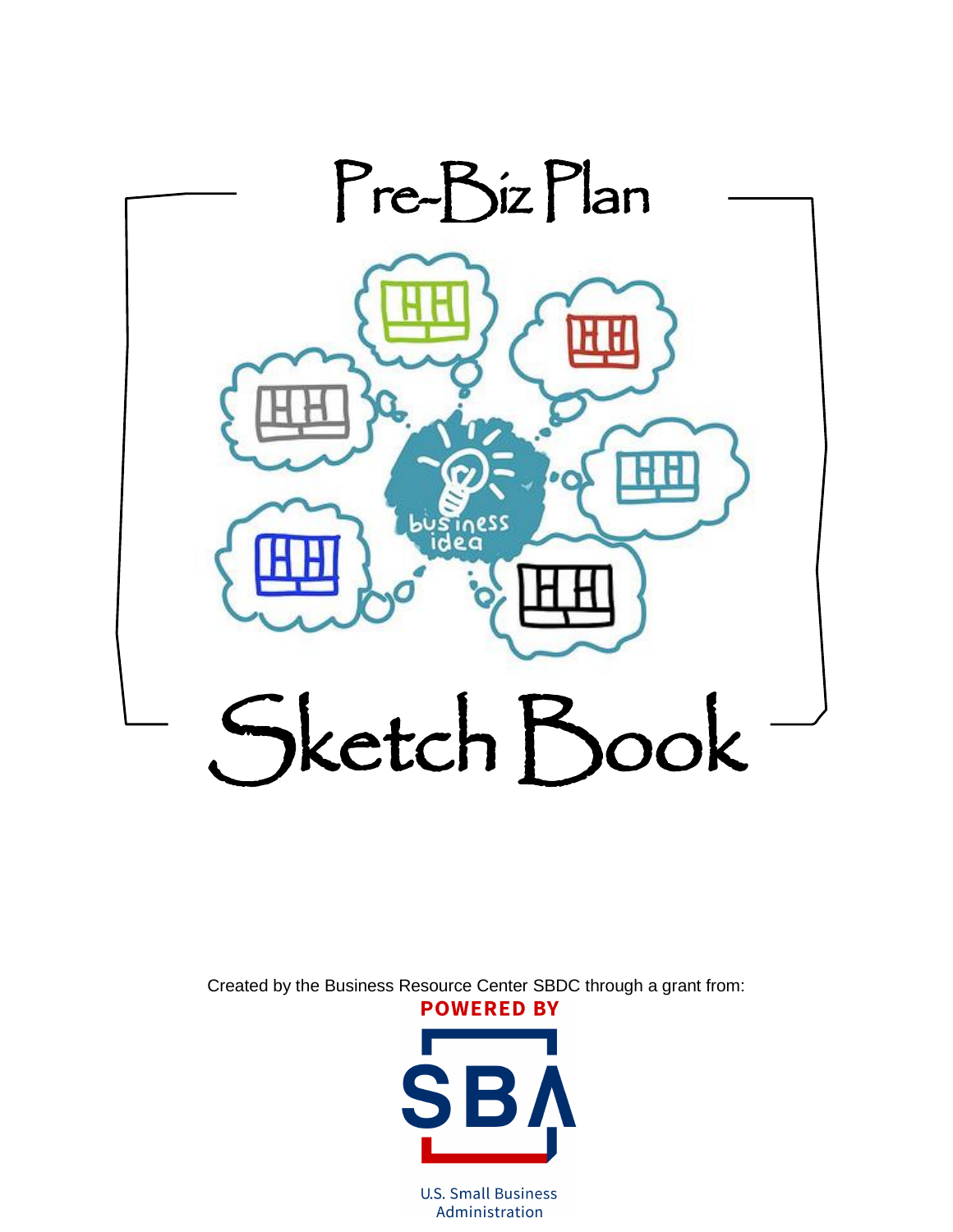



"It's not enough to just show up. You have to have a business plan."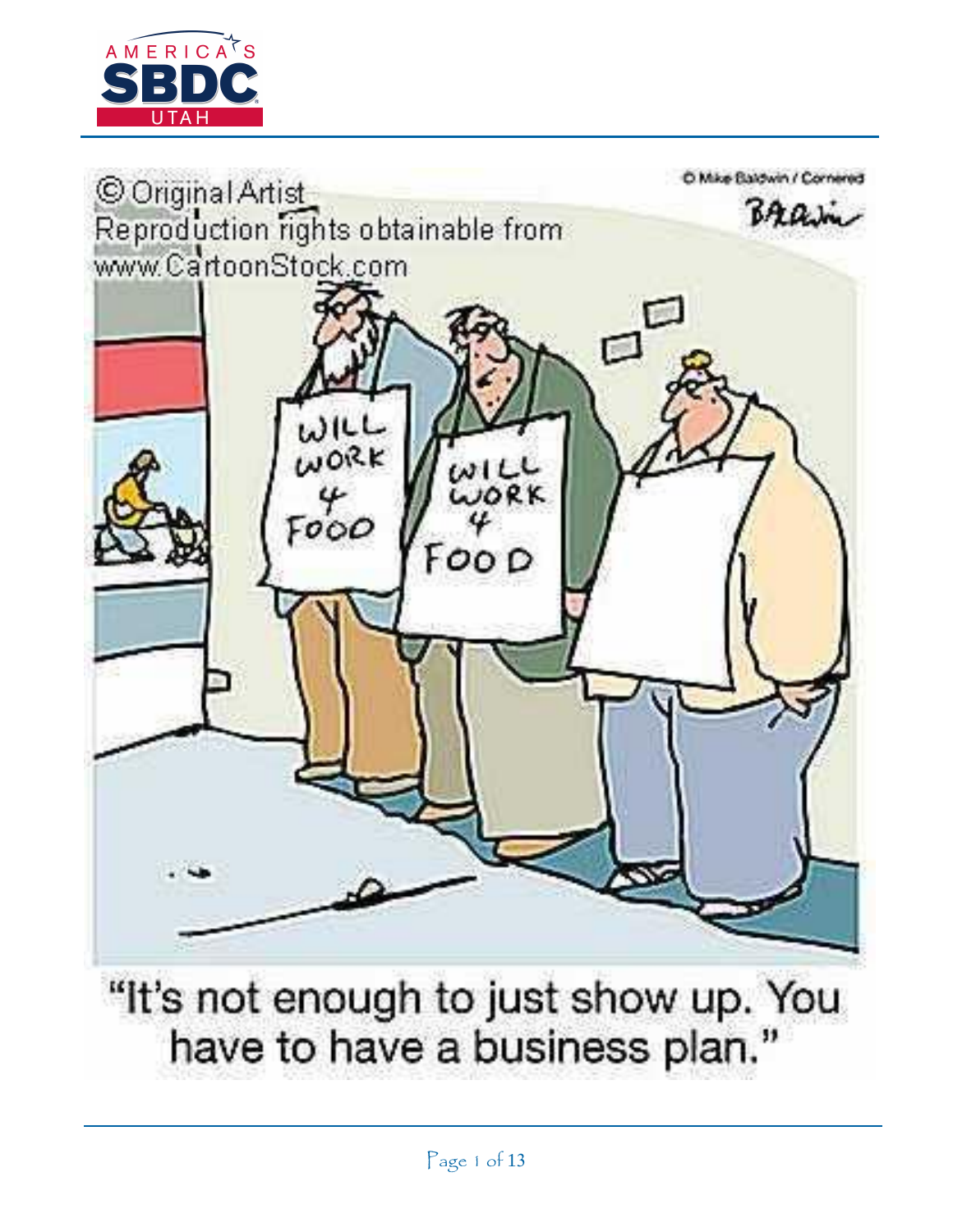

#### Welcome to StartSMART!

This Pre-biz Plan Sketch Book is a tool to help you think through some important components of your business plan. In order to hit the ground running when you meet with your counselor, please fill in the boxes with some of your thoughts up to this time. You will see an explanation of each question and a sample answer to help you with the process. After you have filled in the box, check if you:

- $\triangleright$  Have researched the idea.
- $\triangleright$  Have a gut feel it's true, or
- $\triangleright$  You frankly don't know.

It's all right if you haven't completely discovered the answers to the 11 questions in the sketch book. Your SBDC experience will help you expand your answers to a complete business plan if that's the direction your ideas take you. So, as in any sketch book – have fun with it. This is the time to start putting your dreams to ink!

The Pre Biz Plan Sketch Book was created by the Business Resource Center SBDC at Dixie State University. Graphic Design by Alan Christensen. Please do not reproduce without acknowledgement and permission of the Business Resource Center 435-652-7741, [dba@dixie.edu.](mailto:dba@dixie.edu)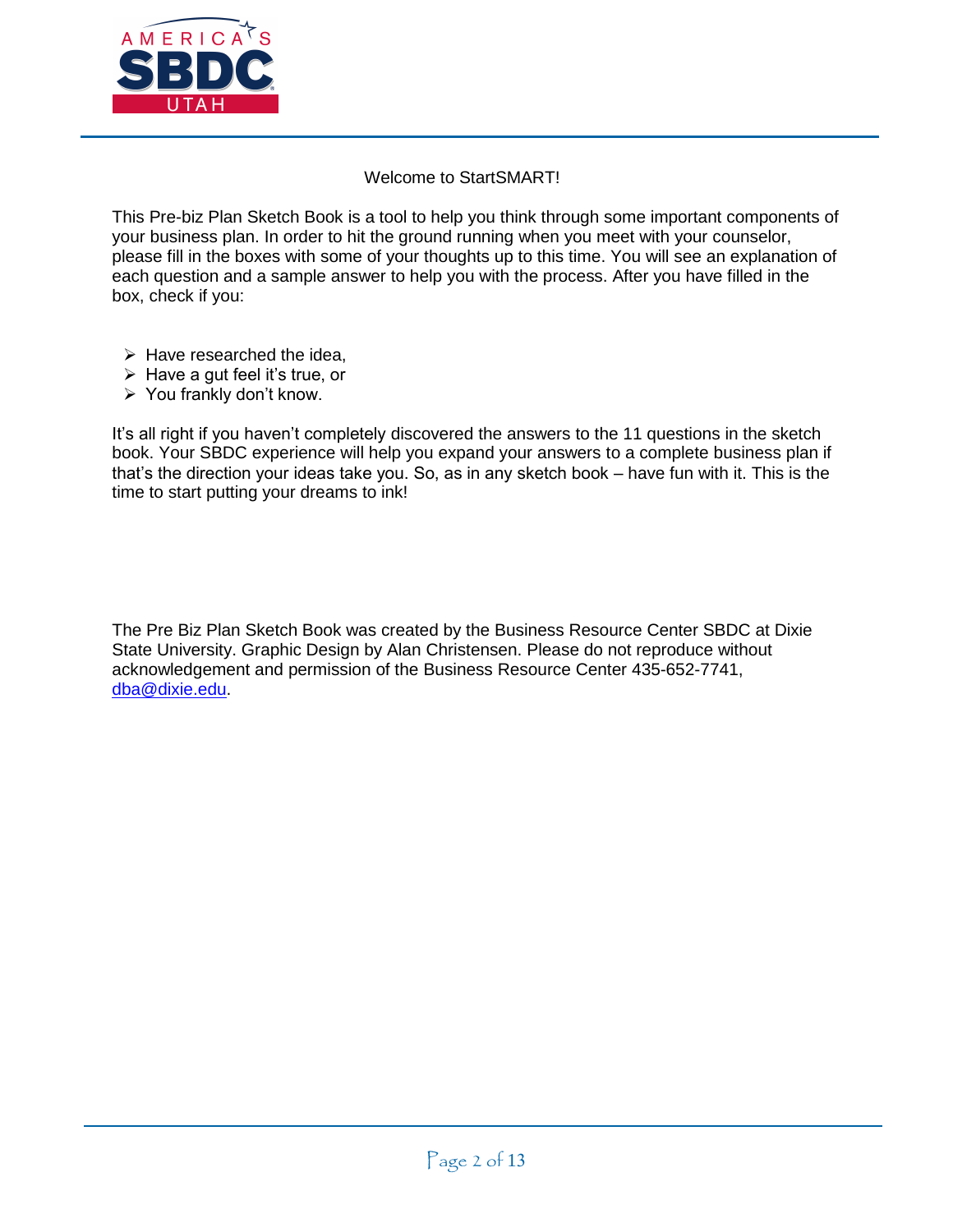

## What's Your Big Idea?

Is there something about your idea that is unique? Remember that an idea does not have to be some wildly different product. It does not have to have some "secret sauce." Your idea can be about how your systems are executed or how your products are sold. But beware of being a "me too" type of business. Read the sample and then write your business idea in the space below. Don't worry about elegant words and structure. Just get it out.

Sample: *Our idea is to open a service business that would cater to the snowbirds of St. George. Whether it would be to clean their condo, procure travel tickets, put up Christmas lights or shuttle them to the airport in Vegas, we can get it done. We would also have a web site, the "Get'er done in St. George" that would include a list of "best providers" that people could consult.*

My Business idea is: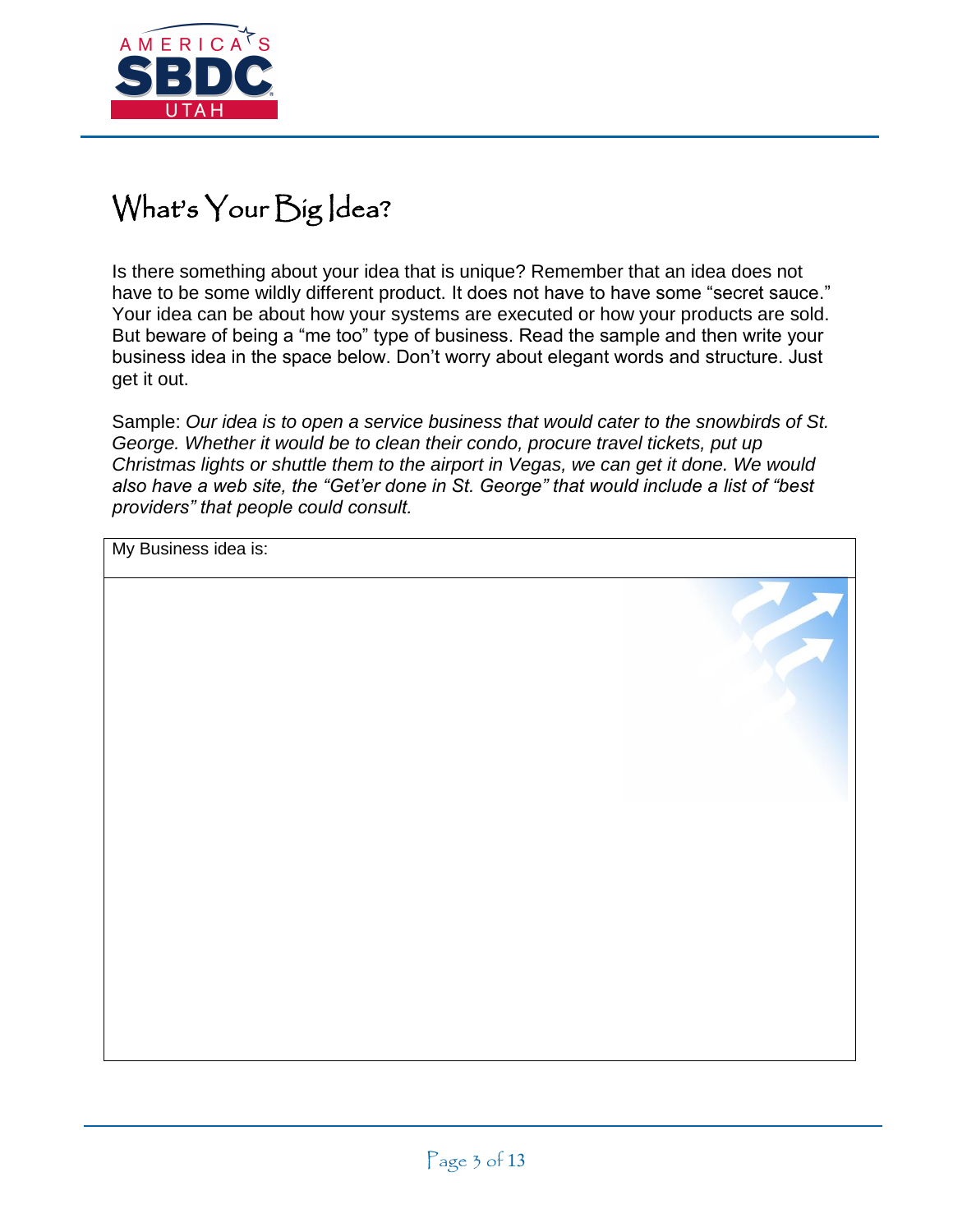

## Why do people "need" (want) it?

It's always better to have a need than a want. If you have a want, then you have to spend effort in convincing people that's it's a need.

Another way of saying this is: "There is a problem out there and my business has a solution." After you write about the "need", fill in the check box below about how you have researched this need, just have a "gut feel" about it, or have no real knowledge about it. If you haven't researched your answer, it's all right. That's why you've come to learn!

Sample: *People need this because there are thousands of new people moving to Washington county every year in addition to the thousands of snowbirds that migrate every winter. A sizeable percentage of these pay cash for homes and condos so they have disposable income. They are used to getting good service, but they don't know who to call. Many of them need someone to open their homes, buy groceries or arrange for repairs. On the other hand many businesses would like access to this market of receptive customers Though they will not be able to pay for a good referral, they would like to; advertise on the Git'er Done web site.*

| People need my business because: |                                      |                  |
|----------------------------------|--------------------------------------|------------------|
|                                  |                                      |                  |
| o I've researched this           | o $\Box$ I have a gut feel it's true | o □ I don't know |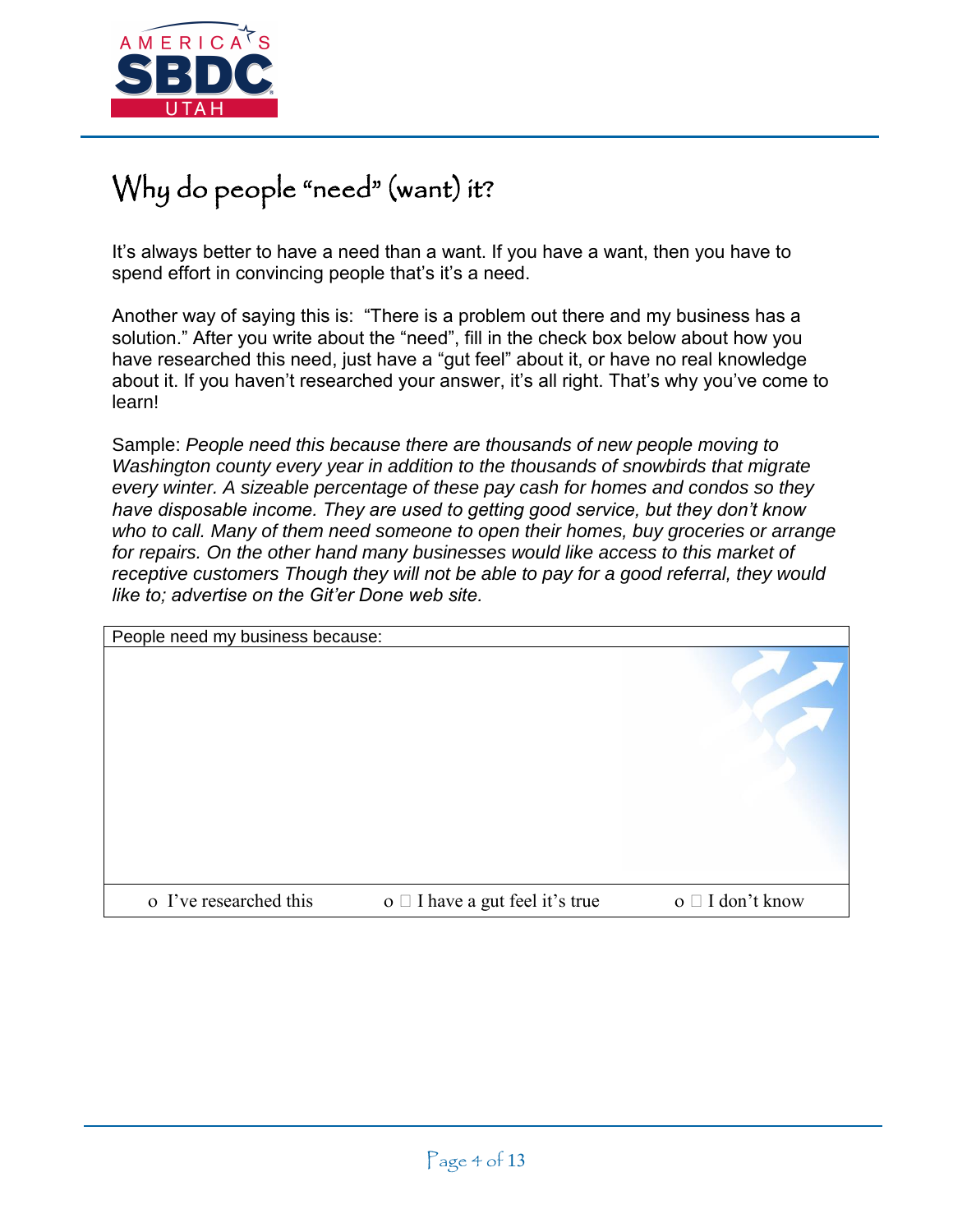

### Who are your top one or two groups of customers?

A group of customers is sometimes called a "market". A market has some characteristics in common. Sometimes these are demographic in nature, such as age, sex and income. Often they are psychographic such as lifestyle, interest or hobbies. If your market is a business or industry group sometimes they have certain buying patterns, or ways of paying, characteristics. You always want to promote to your top one or two groups of customers rather than "everybody". That way you can expend fewer resources and be more effective. That doesn't mean you won't sell to everybody who wants to buy.

Sample: *Git'er Done customers are: Retirees and snowbirds that have disposable income. They are active but need help finding someone trustworthy to provide various services in their new or part-time locations. The other group of customers for the web site will be businesses who want access to those customers.* 

| My top two groups of customers are: |                                      |                       |
|-------------------------------------|--------------------------------------|-----------------------|
|                                     |                                      |                       |
|                                     |                                      |                       |
| o I've researched this              | o $\Box$ I have a gut feel it's true | o $\Box$ I don't know |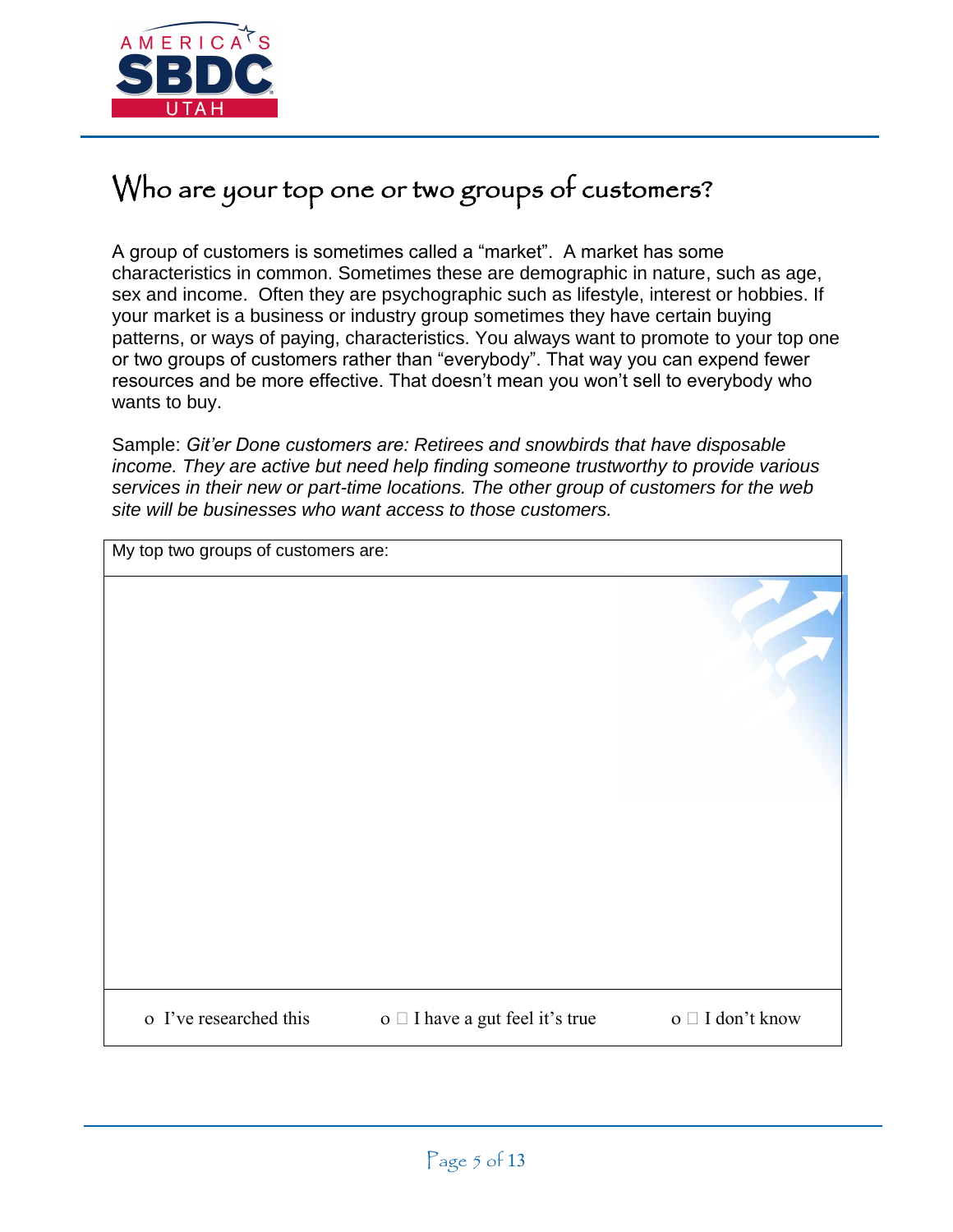

# How will you reach these customers and convince them to buy?

This question is concerned with marketing and selling. Marketing is what you do to reach your customers and create prospects. Selling is actually closing the deal. Sometimes these methods are called tactics or weapons. There is a whole arsenal of weapons that can be used to reach your customer. The biggest challenge here is deciding which will be the most effective. To determine the most effective you will need to look at your customers and their characteristics and needs. You will also be constrained by your budget and the time you have to promote. The most effective weapons aim directly at the potential customer who needs the product/service. This is called the rifle approach. For some businesses who want to get the word out to a broad population, the shotgun approach works just fine. But the shotgun approach is usually much more expensive.

Sample: *Git'er Done will employ the following tactics or weapons:* 

- *1. Work with property managers of "over 50" developments. Give them a \$5 gift certificate for every referral that results in a sale.*
- *2. Employ the above tactic at the local golf courses.*
- *3. Distribute tasteful flyers in the club houses.*
- *4. Keep a data base of contact information of clients. E-mail at appropriate times to offer more service.*
- *5. Buy occasional ads in the association newsletters. Keep track of the ones that seem to work.*
- *6. Send thank you notes and birthday cards; ask for referrals.*
- *7. Wear clean pressed uniform shirts all over town.*
- *8. Join the Chamber of Commerce and actively promote to the volunteers there.*
- *9. Sponsor or volunteer at the Huntsman World Senior Games.*

| The weapons or tactics I will employ are: |                                      |                          |
|-------------------------------------------|--------------------------------------|--------------------------|
|                                           |                                      |                          |
| o I've researched this                    | o $\Box$ I have a gut feel it's true | $o \square$ I don't know |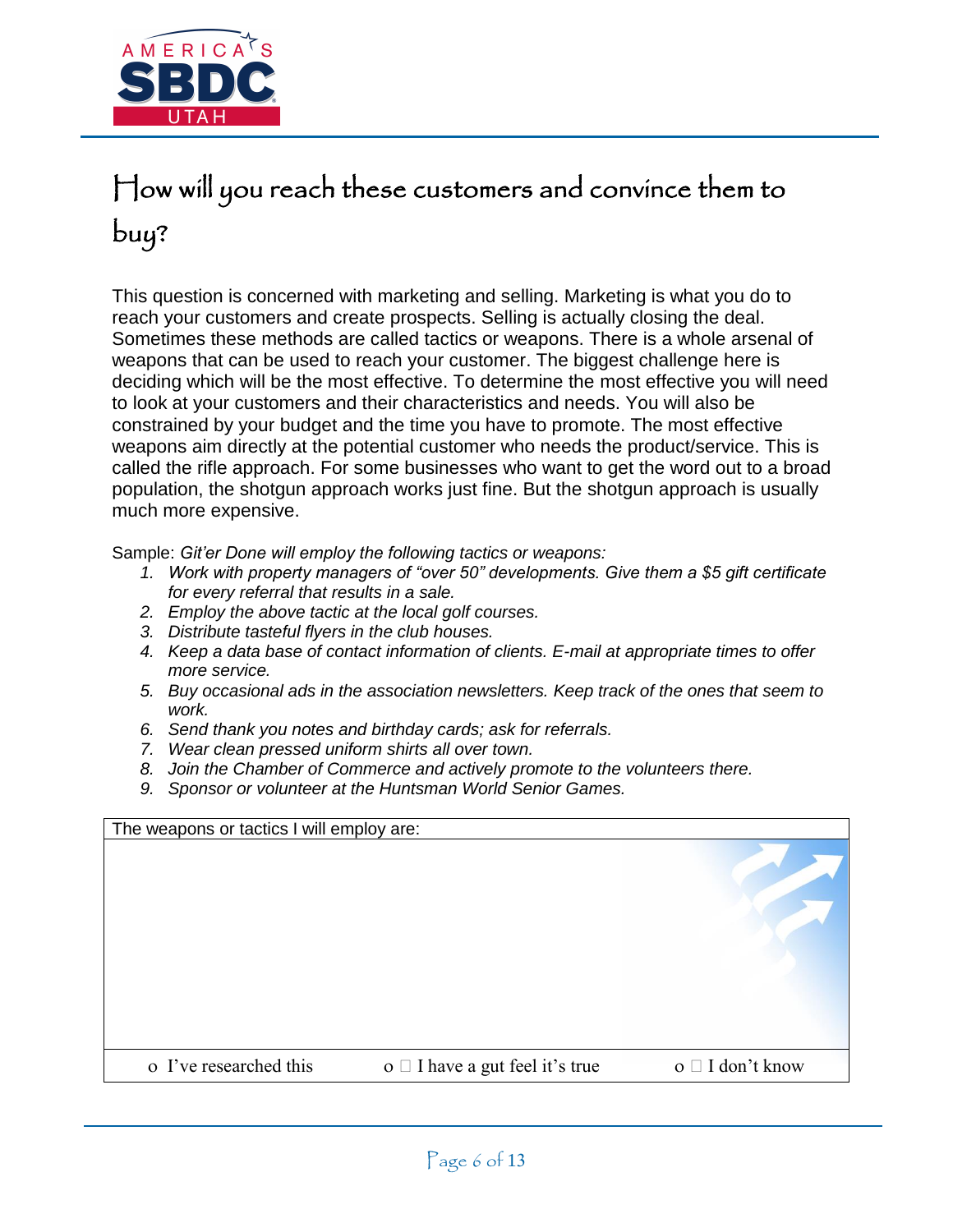

# Who are your competitors and what do you think is your competitive advantage?

These are businesses that do what you do. Another way of asking this is: "When people are buying your product now, where is the dollar going?" There are two major types of competitors. Your direct competitors do exactly (or close to) what you are doing. Your indirect competitors may be doing something similar in the industry but not directly what you are doing. For example, if you have an ATV rental business, another business that rents ATVs would be your direct competitor. A business that rents bicycles might be your indirect competitor.

Do not make the mistake of saying that you have no competitors. The dollar is most likely going somewhere now. Furthermore, if you are successful, others will soon come into the competitive picture. You also need to be suspicious If you truly see no competitors in the picture. When there is someone making serious money, there is probably a place for someone else to come in. However, you will need to develop your own unique competitive edge.

Sample: *Git'er Done has the following competitors:* 

- *1. One Call Solution. Is just beginning. Does not have website.*
- *2. Other individual service providers such as handymen. Cannot provide a wide spectrum of services.*
- *3. Classified ads. Are untested and unproved to new residents. Do not have website reviews or testimonials.*

| The competitors I have are: |                                         |                          |
|-----------------------------|-----------------------------------------|--------------------------|
|                             |                                         |                          |
| o I've researched this      | $o \square$ I have a gut feel it's true | $o \square$ I don't know |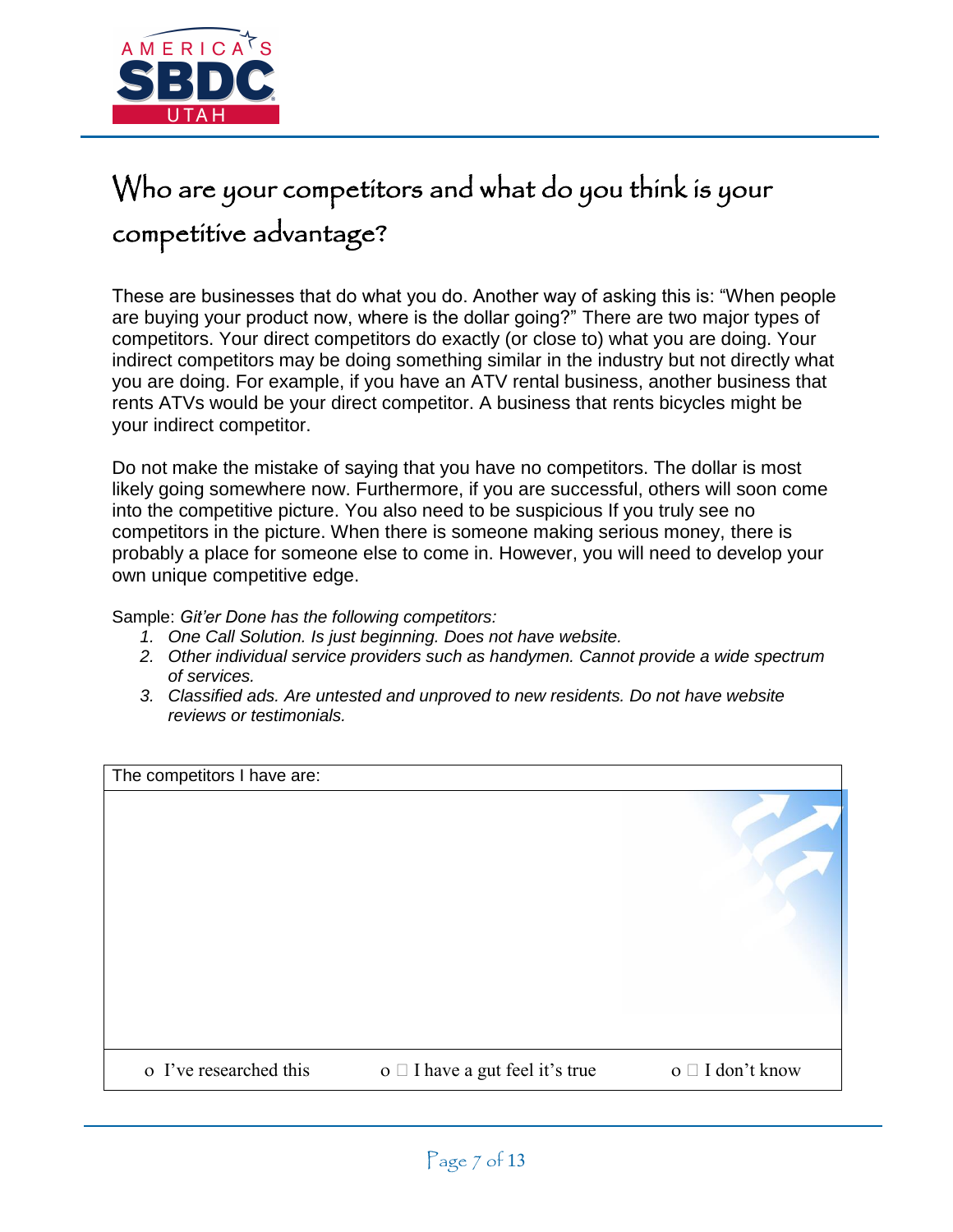

### Who's on your business team?

The people who are on your team are your most important assets. Keep in mind that there are three important functions in a business. The Operations include the actual day to day activities of the business. The Marketing function includes advertising, selling, customer service. The Financial function includes the bookkeeping, accounting, paying of taxes. Many times with a start-up business the business owners wears all the hats on a day to day basis. But an advisory team can take away some of the pressure of juggling everything yourself. An advisory team can include paid or unpaid members. Paid team members might include your bookkeeper that you pay by the hour, or your attorney. Unpaid members might include your MBA brother-in-law who provides expert advice, or the key contact who gives you leads. Remember, your advisory team can make your business seem bigger than it really is.

#### Sample: *The Git'er Done team includes:*

- *1. Myself who will be running the business and performing many of the operations.*
- *2. Hired Dixie State University students as needed. These will include my children and their friends who need extra money at times. My sister will also help out.*
- *3. I will hire The Tax Company professionals to set up the QuickBooks and pay the taxes. The Tax Company will also set up the Limited Liability Company.*
- *4. I will hire Jane Willis to design and maintain the web site.*
- *5. I will hire Rachel Ebbons to design the flyers and advertising pieces.*

| My business team includes: |                                      |                          |
|----------------------------|--------------------------------------|--------------------------|
| Operations:                |                                      |                          |
| Financial:                 |                                      |                          |
| Marketing:                 |                                      |                          |
|                            |                                      |                          |
| o I've researched this     | o $\Box$ I have a gut feel it's true | $o \square$ I don't know |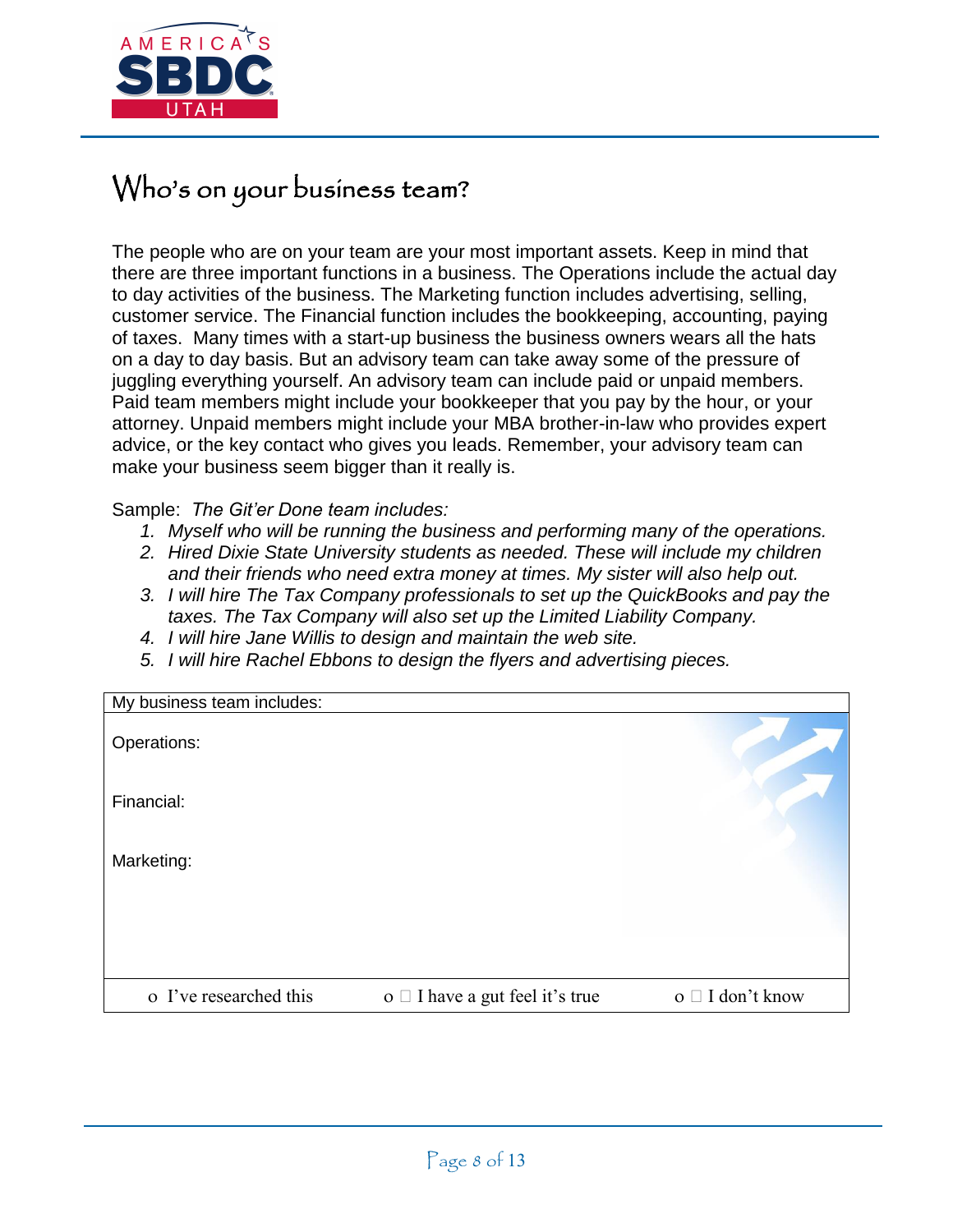

## Where will your customers buy your product/service?

The place or method your customers will buy your product is important. Sometimes you have only one place, such as a retail store. Sometimes you have a number of places such as a retail store and a web site. You may have a service business where customers buy your services when they call you on the phone and ask you to come to their homes or offices. The place from which you sell has all sorts of implications for value and customer service.

Sample: *Git 'er Done services will originate from the owner's home office at the beginning. We will also have a web site to provide information on products and services. Customers will be able to access the services through the web site, email or phone.* 

| My products and services will be sold from: |                                      |                                |
|---------------------------------------------|--------------------------------------|--------------------------------|
|                                             |                                      |                                |
| o I've researched this                      | o $\Box$ I have a gut feel it's true | o $\hfill\Box$<br>I don't know |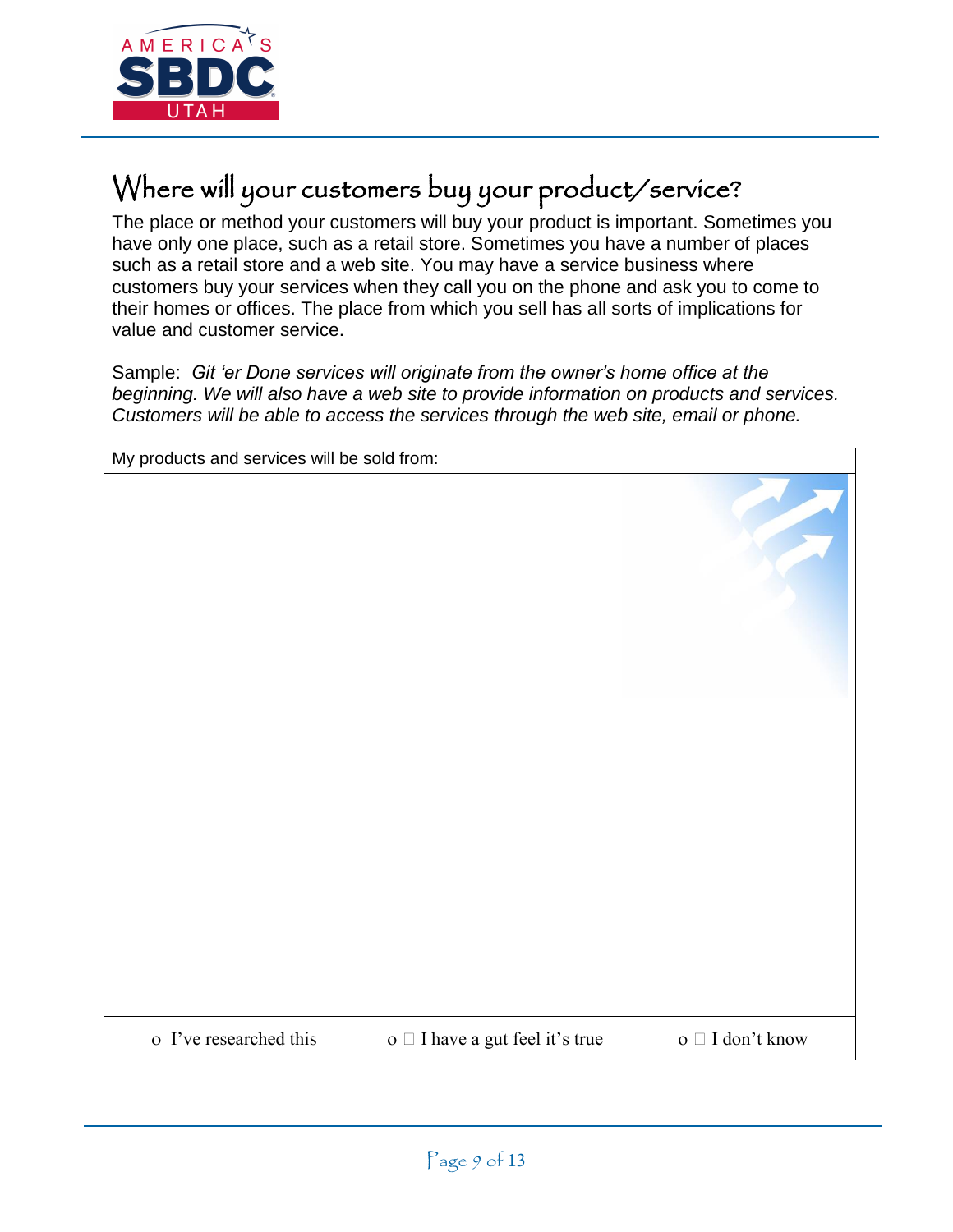

# Approximately how much will your customer pay for your product? How much will it cost you to purchase it for resale or produce it?

How you price your product depends on many factors such as where your business is located, how much your competition is charging, the perception of value that your potential customer has. Remember that you also must price your product to cover not only the direct costs (how much the product costs you) but your overhead costs. Overhead costs include the costs you will have to be in business. These include such items as location rent and utilities, insurance, telephone and Internet, travel costs, loan payments, and basic office supplies and others.

Sample: *Git 'er done will charge an average of \$25 per hour for services. At the*  beginning of the business, much of the work will be performed by the owner's family. If it *is necessary to employ college students, they will be paid \$12-14 per hour. Web site classified ads for providers will be charged at the going rate for such ads.* 

| My products and services will be sold from:                 |                                      |                          |
|-------------------------------------------------------------|--------------------------------------|--------------------------|
| My customers will pay (average transaction or hourly cost): |                                      |                          |
| These products/services will cost me:                       |                                      |                          |
|                                                             |                                      |                          |
|                                                             |                                      |                          |
| o I've researched this                                      | o $\Box$ I have a gut feel it's true | $o \square$ I don't know |
|                                                             |                                      |                          |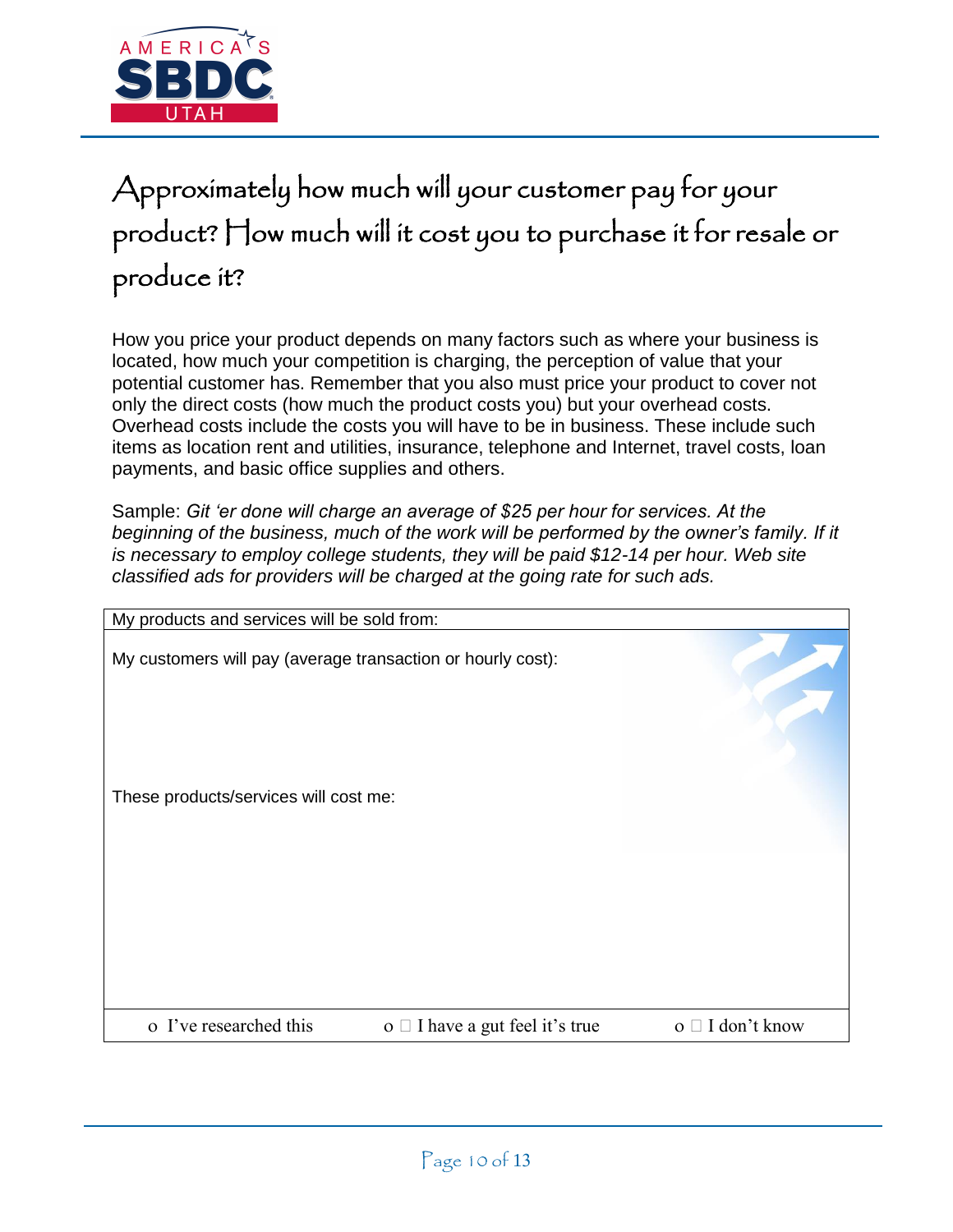

# How much money do you need to get this idea to the point where you can start selling?

These figures are often called Startup costs. They include the costs for equipment, location, marketing, inventory, legal setup, operating capital, in fact everything you need to start Day 1 of the business. It is better to overestimate this figure rather than underestimate. You can always scale down. Do not neglect to consider marketing costs. If no one knows about your service, you'll be a failure from the start. Surveys from Inc. Magazine say the average Inc. 500 company was started with \$10,000 or less. You do not have to list these needs in detail here, but you should have an idea of how much you'll require.

Sample: *Git 'er Done will need about \$3000 to start the business. We need to have a very professional, colorful logo designed. We will have our son-in-law design and maintain a top notch website. We need to produce some good quality graphics that will allow us to produce some good marketing materials through desk top publishing. We need to be listed in the two top yellow page books. We will order some high quality button down shirts with our logo and produce some decals to place on our vehicles.* 

| In order to start my business, I will need to plan the following for start-up costs: |                                         |                          |
|--------------------------------------------------------------------------------------|-----------------------------------------|--------------------------|
|                                                                                      |                                         |                          |
| o I've researched this                                                               | $o \square$ I have a gut feel it's true | $o \square$ I don't know |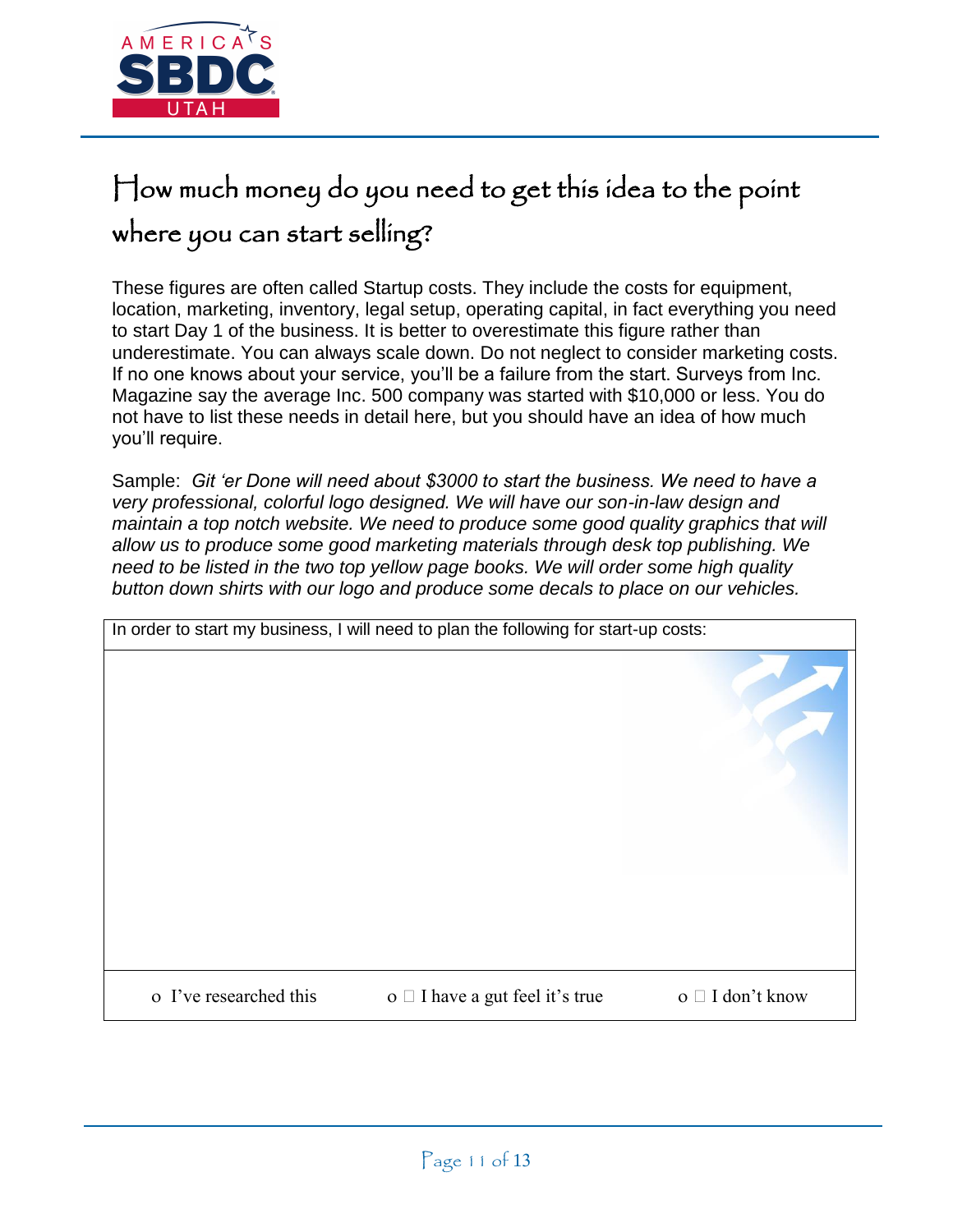

### Where will the money come from?

Start-up funding comes from two sources: Equity, which is money the owners (you and other investors) put in; or Debt which is money that is borrowed and has to be paid back. Consider that lenders and investors will want to see that you have put something into the business yourself. Remember that lenders and investors will want to know that you have carefully thought out your business and documented it with a solid business plan. Hitting up friends and family is the most common way to start a business. But according to Inc. Magazine, it's also the riskiest

Sample: *Git 'er Done startup costs will be funded through personal savings of the owners. We also have a \$25,000 home equity line of credit that can be tapped in case of cash flow emergency.* 

| My business startup money will come from: |                                         |                          |
|-------------------------------------------|-----------------------------------------|--------------------------|
|                                           |                                         |                          |
| o I've researched this                    | $o \square$ I have a gut feel it's true | $o \square$ I don't know |